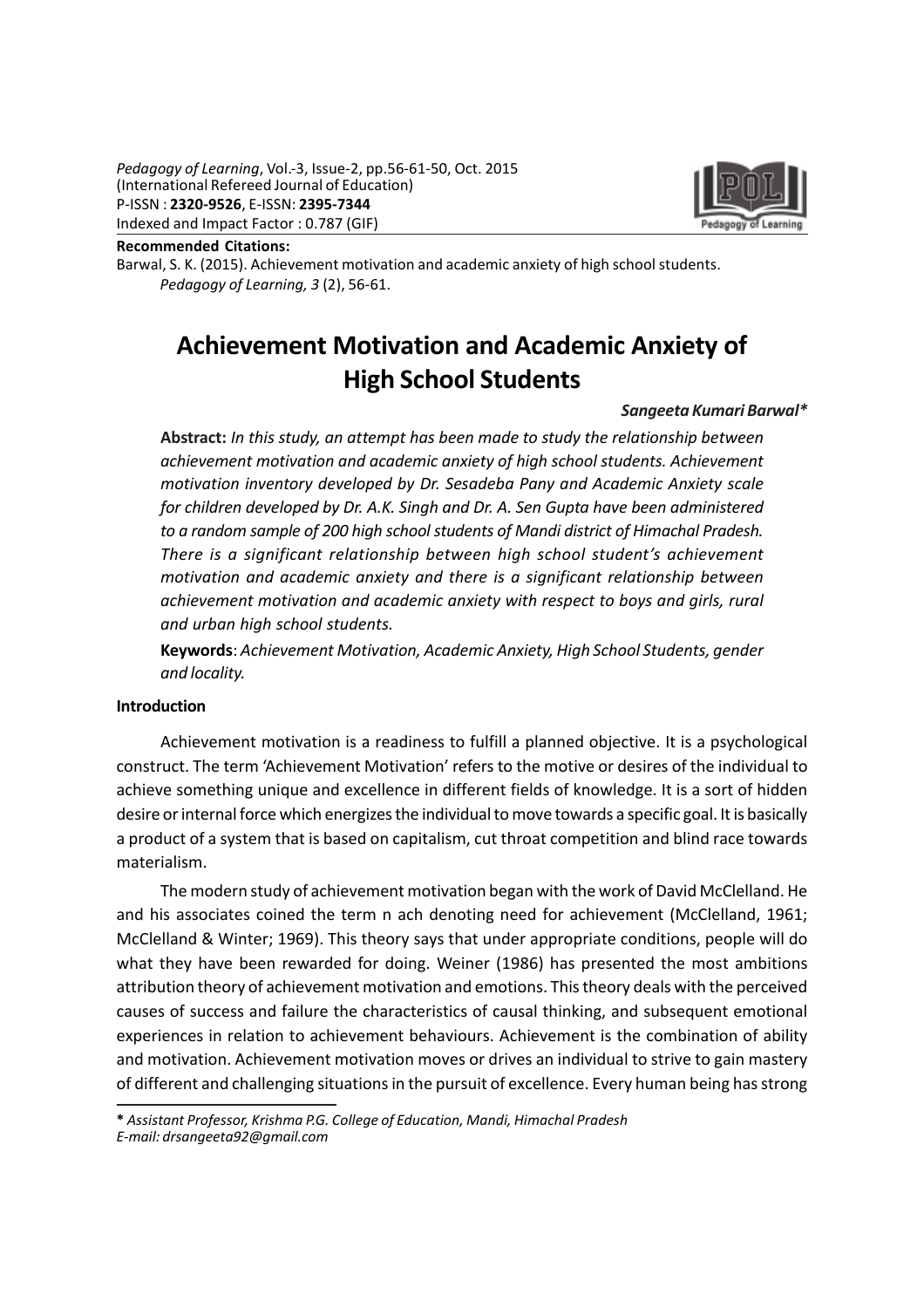desire to achieve some goals like money, reputation, degree, position of merit, medals etc. not only to raise the status in the eyes of others but also for the satisfaction would get from his/her accomplishment.

Academic anxiety is actually a type of performance anxiety, a feeling of someone might be a situation where performance really counts or when there is a neurotic fear of anticipated trouble. It is defined as an emotional reaction towards evaluative tasks, specially tests and examinations which are perceived as threatening achievement motivation is achievement motive i.e. motive to achieve or to attain excellence. Low level anxiety is considered to be correlated of high achievement but high anxiety level has a deliberating effect on ones performance. So, anxiety should be there but is should operate at the lowest level, so as to maximize ones performance.

Achievement motivation and academic anxiety have an unavoidable relationship. Both are interrelated concept. Many researchers like Gupta (1978) and Jalaik (2010) shows that achievement motivation is one of the variable that affect academic anxiety.

#### Need and Importance of the Study

Achievement motivation as a psychological construct is found in all the individuals in different degrees. It is a sort of hidden desire or internal force which energizes the individual to move towards a specific goal. It involves competition with a particular standard of the excellence of the performance and influence learning and personality development of an individual. In the digital age, there is a great need to raise the level of achievement motivation of the students. High school students differ from one another in the strength of achievement motive. Activities also differ in the challenge they pose and the opportunity they offer to expression of this motive. The anxiety is experienced in many areas and high school students vary in the extent of anxiety they possess. Owning to anxiety, a student cannot concentrate upon his studies and may not reach the goal. Low level of anxiety is considered to be a correlate of high achievement. But high anxiety level has a debilitating effect on one's performance. Thus anxiety is to be there but it should operate at the lowest level so as to maximize one's performance. Therefore, the investigator felt it necessary to study the relationship between achievement motivation and academic anxiety of high school students.

#### Objectives of the Study

The study has the following objectives :

- 1. To find out the level of achievement motivation of high school students.
- 2. To find out the level of academic anxiety of high school students.
- 3. To find out whether there is significant relationship between achievement motivation and academic anxiety of high school students.
- 4. To find out whether there is a significant relationship between achievement motivation and academic anxiety of high school boys.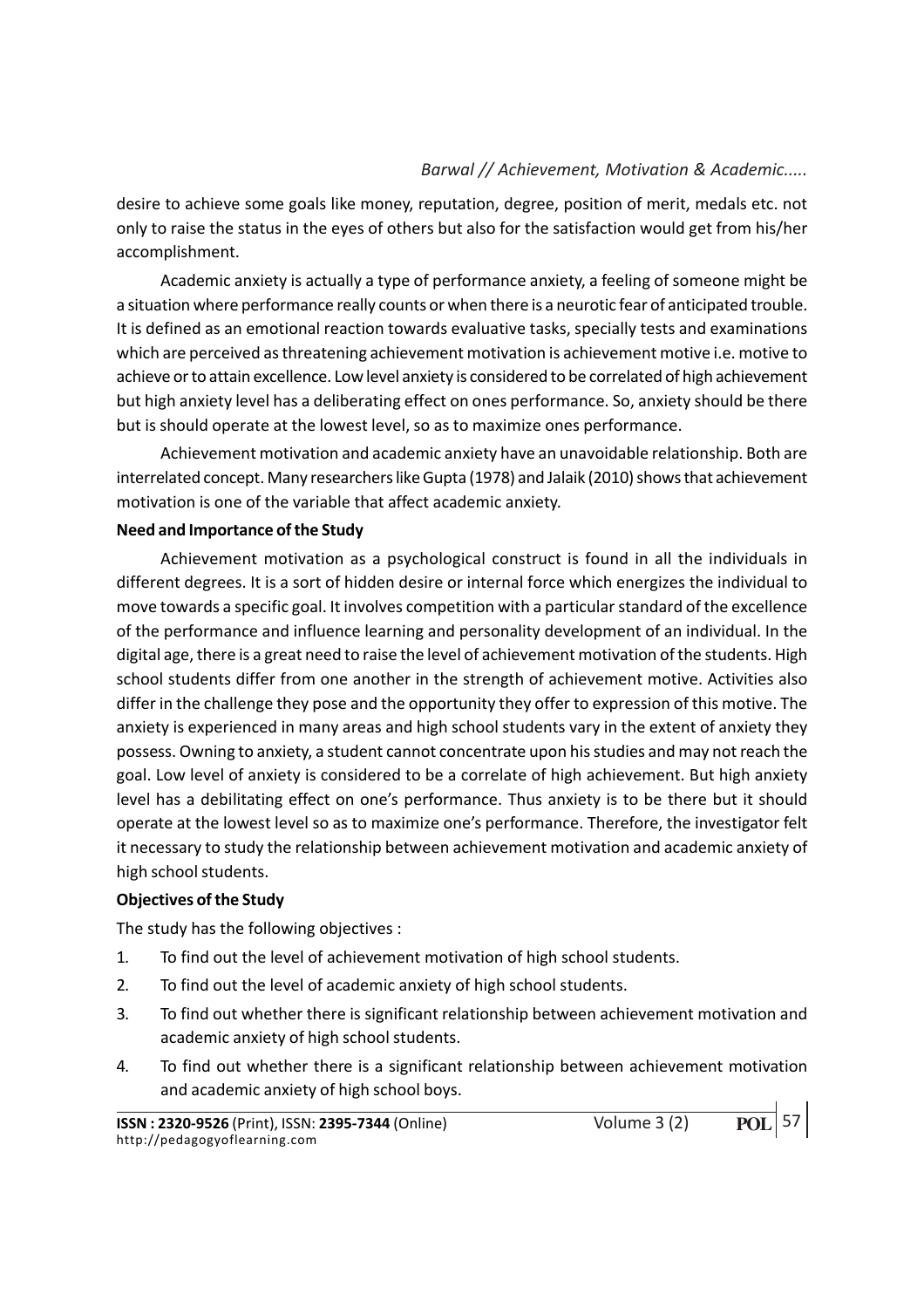- 5. To find out whether there is a significant relationship between achievement motivation and academic anxiety of high school girls.
- 6. To find out whether there is a significant relationship between achievement motivation and academic anxiety of rural high school students.
- 7. To find out whether there is a significant relationship between achievement motivation and academic anxiety of urban high school students.

# Hypotheses of the Study

In the light of the above, the following hypotheses have been formulated;

- 1. Achievement motivation of high school students is high.
- 2. Academic anxiety of high school students is high.
- 3. There is no significant relationship between achievement motivation and academic anxiety of high school students.
- 4. There is no significant relationship between achievement motivation and academic anxiety of high school boys.
- 5. There is no significant relationship between achievement motivation and academic anxiety of high school girls.
- 6. There is no significant relationship between achievement motivation and academic anxiety of rural high school students.
- 7. There is no significant relationship between achievement motivation and academic anxiety of urban high school students.

## Methodology of the Study

The study comes under ex-post-facto type of descriptive research. The present study included 200 students (100 boys and 100 girls) studying in government schools covering both boys and girls. The sample has been selected from four secondary schools of district Mandi of Himachal Pradesh. The sampling units for the present study were selected by adopting purposive sampling technique. The following tools were used to collect data :

- 1. Achievement Motivation inventory developed by Dr. Sesadeba Pany (2005).
- 2. Academic Anxiety scale for children developed by Dr. A.K. Singh and Dr. A. Sen Gupta (1986) was used.

## Statistical Technique Used

For analysis of collected data, the researcher applied co-relational technique

## Analysis and Interpretation of Data

The mean and standard deviation for the achievement score of total group are 73.91 and 8.16 respectively. It may be mentioned that a student can get a maximum score of 132. Hence, the

58 **POL**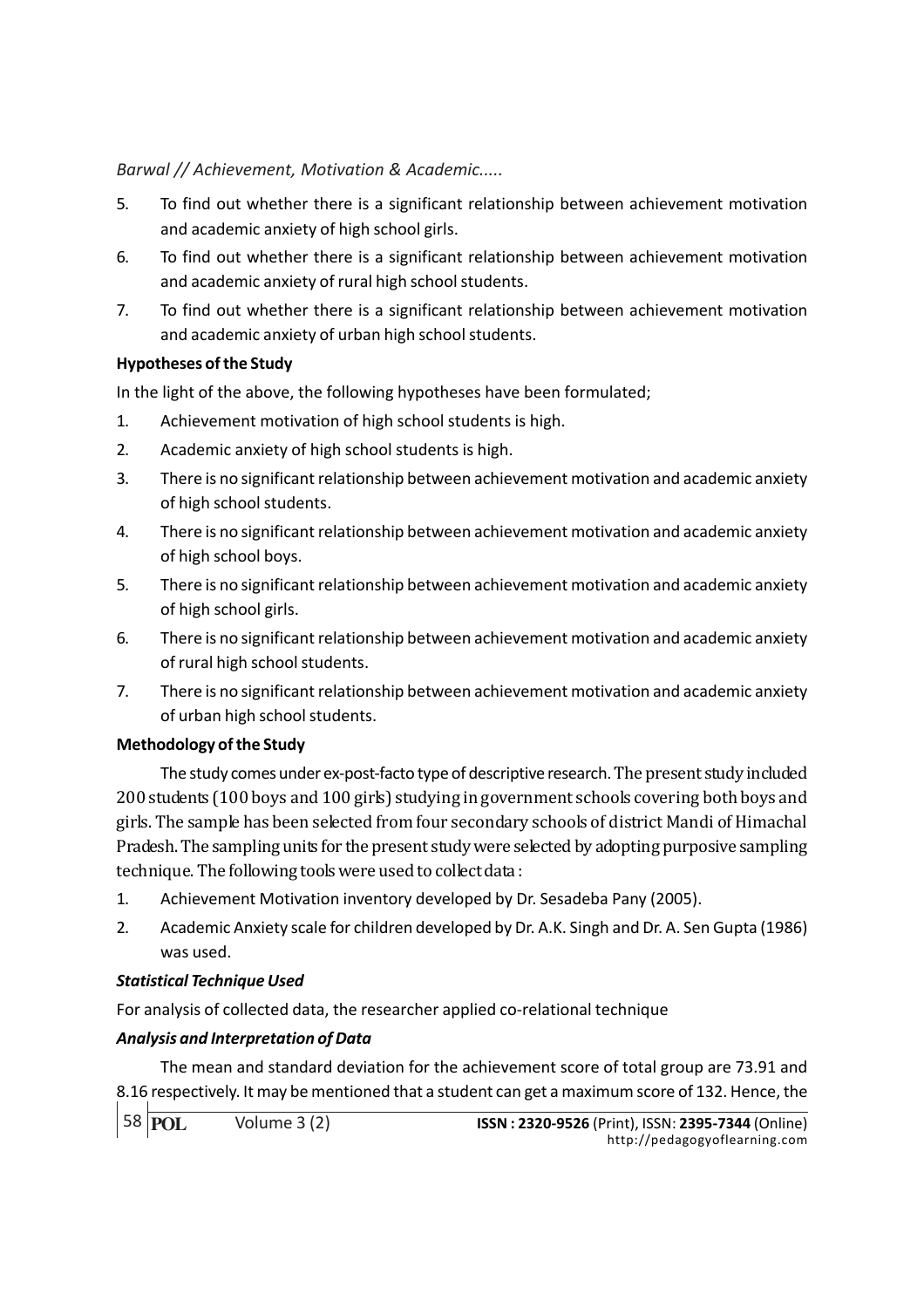achievement motivation of high school students is high. The mean and standard deviation for the academic anxiety score of total group are 9.24 and 3.16 respectively. The maximum score given for the scale is 20. Hence, it can be inferred that high school students have low academic anxiety.

The coefficient of correlation between achievement motivation and academic anxiety has been given in table-1.

# Table-1: Relationship between Achievement Motivation and Academic Anxiety of High School **Students**

| <b>Variables</b>              |     |       | <b>Remarks</b> |  |
|-------------------------------|-----|-------|----------------|--|
| <b>Achievement Motivation</b> | 200 | 0.730 | Significant    |  |
| <b>Academic Anxiety</b>       | 200 |       |                |  |

An analysis of table1 reveals that the coefficient of correlation between achievement motivation and academic anxiety is found to be 0.730 and it is significant at 0.01 levels. Hence the null hypothesis that there is no significant relationship between achievement motivation and academic anxiety is rejected.

| Table-2: Coefficient of Correlation between Achievement Motivation and Academic Anxiety |  |  |
|-----------------------------------------------------------------------------------------|--|--|
| belonging to different Sub Samples                                                      |  |  |

| S.N. | Sub-Sample                     | <b>Number</b> |       | <b>Remarks</b> |  |
|------|--------------------------------|---------------|-------|----------------|--|
| 1.   | Achievement motivation (Boys)  | 100           | 0.712 | Significant    |  |
|      | Academic anxiety (Boys)        | 100           |       |                |  |
| 2.   | Achievement motivation (Girls) | 100           | 0.524 | Significant    |  |
|      | Academic anxiety (Girls)       | 100           |       |                |  |
| 3.   | Achievement motivation (Rural) | 100           | 0.687 | Significant    |  |
|      | Academic anxiety (Rural)       | 100           |       |                |  |
| 4.   | Achievement motivation (Urban) | 100           | 0.441 | Significant    |  |
|      | Academic anxiety (Urban)       | 100           |       |                |  |

It is evident from table 2 that the coefficient of correlation between achievement motivation and academic anxiety is significant at 0.01 level of significance in case of boys, girls studying in high schools and students studying in rural and urban high schools . Hence the hypothesis i.e. there do not exist any significant relationship between achievement motivation and Academic anxiety in case of boys, girls, rural and urban high school students is rejected.

## Findings of the Study

The following are the main findings of the study;

- 1. Achievement motivation of high school students is high.
- 2. Academic anxiety of high school students is low.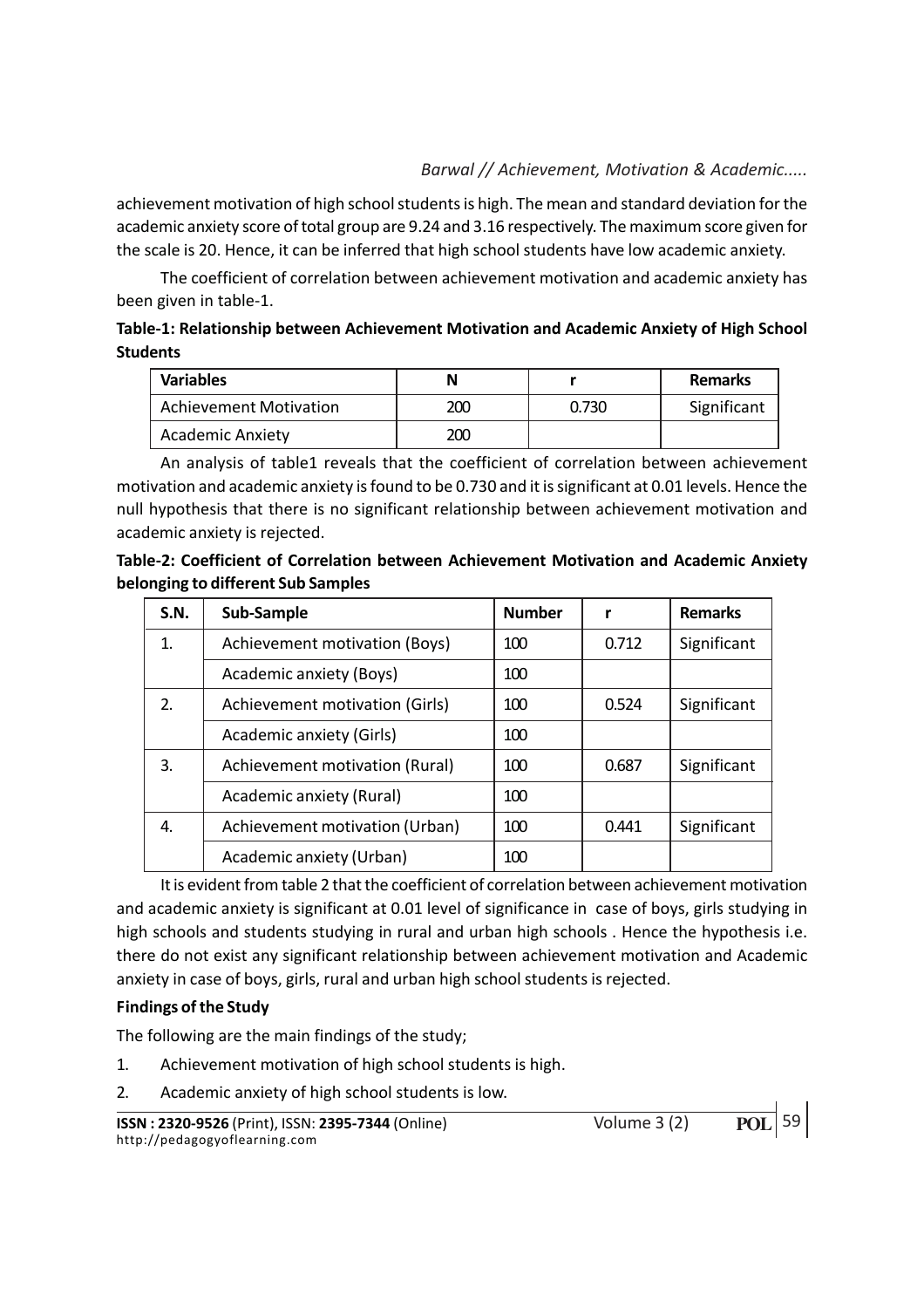- 3. There is a significant relationship between achievement motivation and academic anxiety of high school students.
- 4. There is a significant relationship between achievement motivation and academic anxiety in the case of boys.
- 5. There is a significant relationship between achievement motivation and academic anxiety in the case of girls.
- 6. There is a significant relationship between achievement motivation and academic anxiety in the case of students studying in rural schools.
- 7. There is a significant relationship between achievement motivation and academic anxiety in the case of students studying in urban schools.

#### Educational Implications

On the basis of the findings of the study the investigator is inclined to the following educational implications.

- <sup>l</sup> Study material provided by teachers should be simple and precise according to the mental level of students.
- Parents should give equal treatment to both the boys and girls child a different matter.
- To provide conducive and free classroom and home environment.
- <sup>l</sup> Time to time guidance should be provided by the teachers for better understanding towards the test situations.
- Proper motivation should be provided, so as to set realistic goals and attain them.
- <sup>l</sup> Parents should be affectionate towards their children. There should not be over-protection and under protection from the side of parents.
- <sup>l</sup> Guidance services should be provided to students so that they can enhance their achievement motivation.
- Parents need to be involved with their children education for achieving higher achievements. Both the government and schools need to focus on parent's awareness programs in education that could lead to better student's achievement.
- <sup>l</sup> Invite parents, teachers and students to work together to design and monitor different community service experiences.

## References

- Gupta, J.P. (1978). A study of anxiety and achievement motivation in relation to academic achievement, sex and economic status. In third survey of research in education (1978-83) Ed., M.B. Buch, New Delhi: NCERT.
- Jalaik, R. (2010). A study of relationship between achievement motivation and test anxiety of secondary school learners, 43-47. HP University, Shimla,

```
60 POL
```